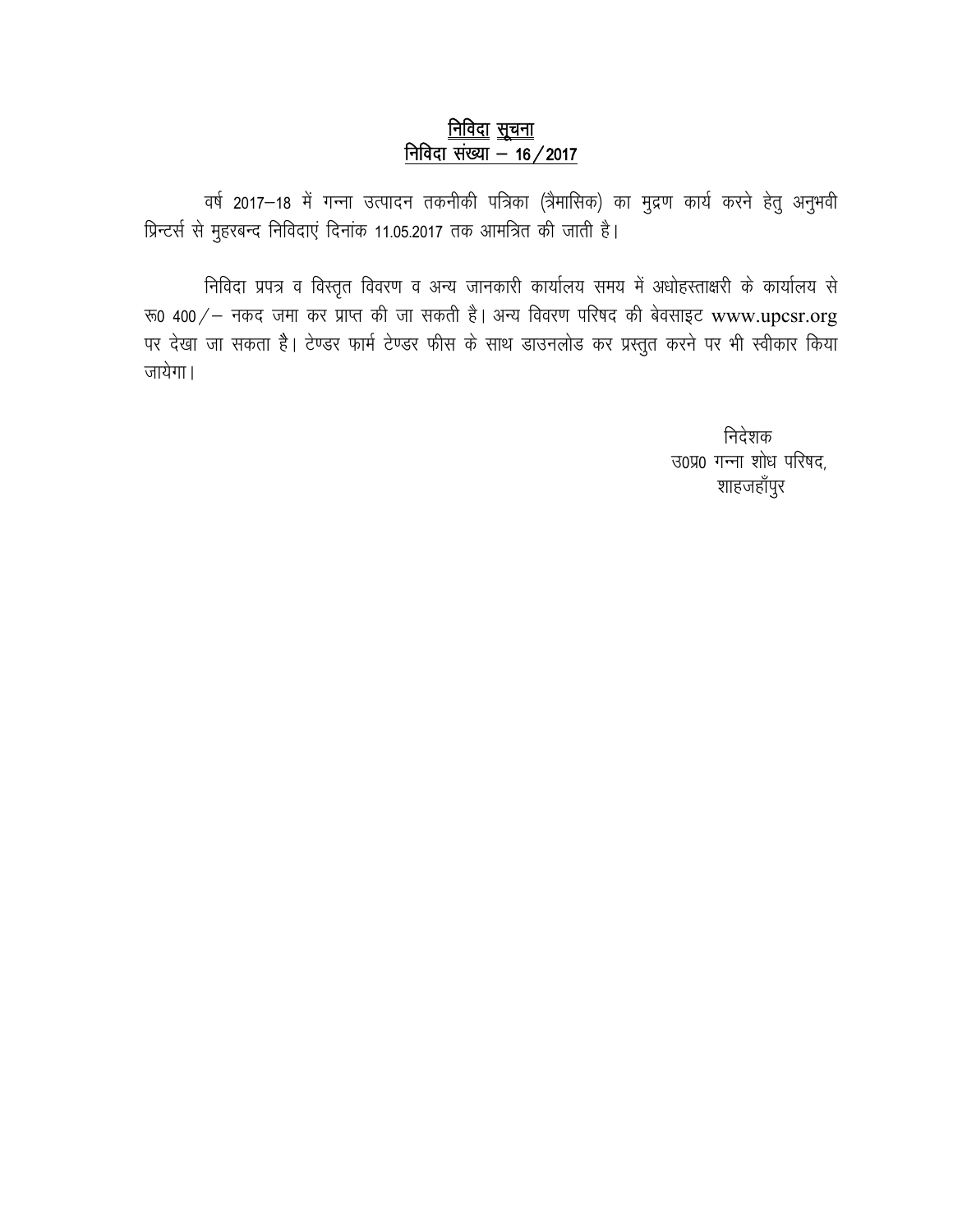## **Tender Form U.P. Council of Sugarcane Research, Shahjahanpur**

| Tender No.                                                                      |                                         |                                       |
|---------------------------------------------------------------------------------|-----------------------------------------|---------------------------------------|
| Cost of tender form                                                             | : Rs. $400/-$                           |                                       |
| 1-Subject                                                                       | Utpadan Takniki'                        | Printing & Supply of booklets 'Ganna' |
| 2-Last Date & Time for sale of: Tender form : 11-05-17                          |                                         | 13.00hrs                              |
| 3-Last Date & Time for Receipt Of Tender : 11-05-17<br>along with earnest money |                                         | 14.45 hrs                             |
| 4-Time & Date for Opening of Tenders                                            | $: 11 - 05 - 17$                        | 15.00 hrs                             |
| 5- Venue of Opening Tender:                                                     | : Library Hall, UPCSR,<br>Shahajahanpur |                                       |
| 6- Value of earnest money:                                                      | : Rs. 2000/- In shape of D.D.           |                                       |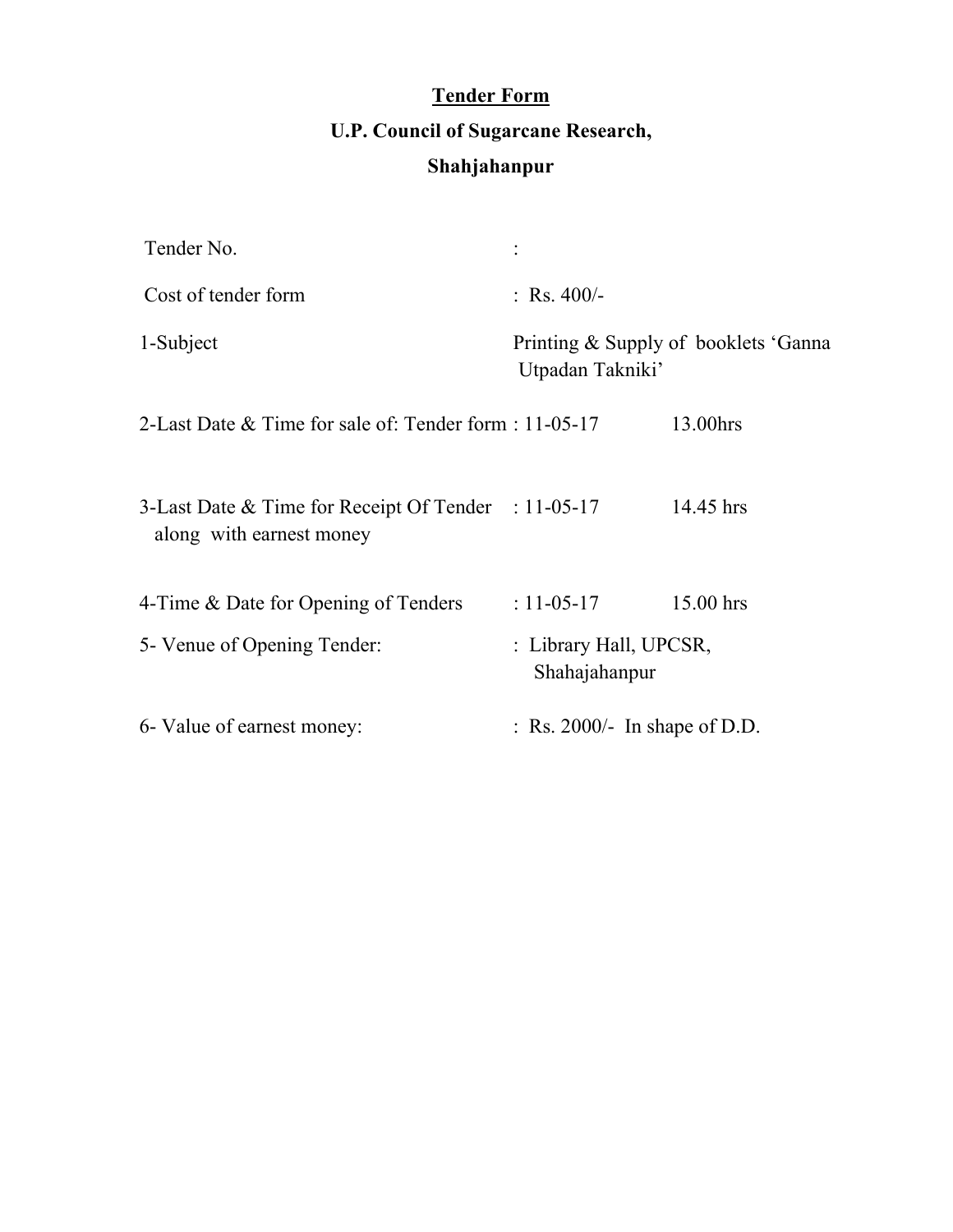| ┑ | ÷ | ı |
|---|---|---|
|   |   | Ш |

| कमॉक           | विवरण                               | निर्धारित मानक           |
|----------------|-------------------------------------|--------------------------|
| 1              | पत्रिका                             | $\nabla$ 4               |
| $\overline{2}$ | पेपर क्वालिटी                       | 170 जी0एस0एम0 ग्लॉसी     |
| 3              | प्रिन्टिंग                          | मल्टीकलर (आवश्यकतानुसार) |
| 4              | कवर/बैक पेज (अन्दर व बाहर दोनो तरफ) | मल्टी कलर                |
| 5              | फोटोग्राफ                           | रंगीन                    |
| 6              | विज्ञापन                            | रंगीन (आवश्यकतानुसार)    |
| 7              | पत्रिकाओं की संख्या प्रति अंक       | 1000                     |